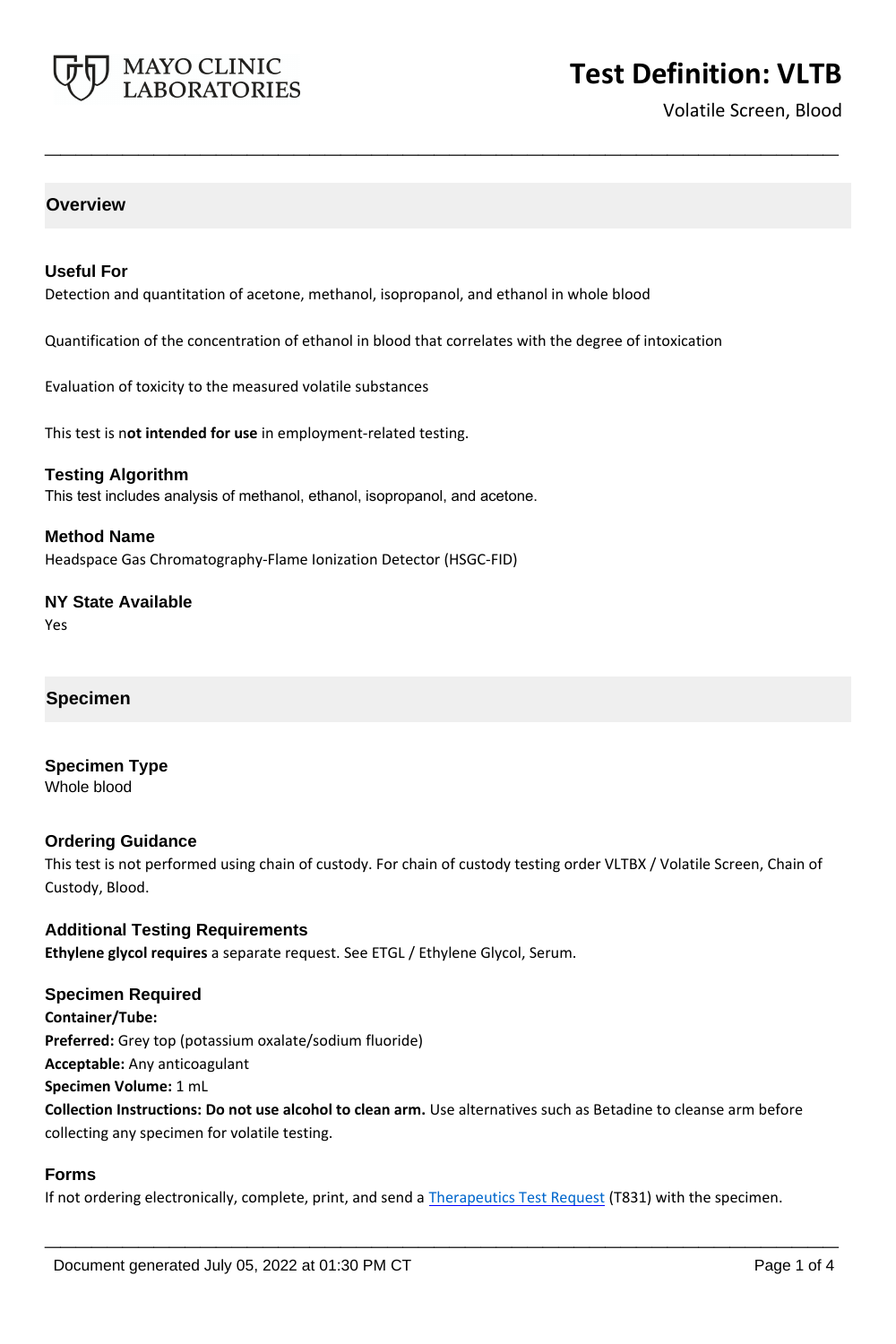

## **Specimen Minimum Volume**

0.5 mL or amount to fill 1 tube

## **Reject Due To**

| Gross hemolysis | OK     |
|-----------------|--------|
| Gross lipemia   | Reject |
| Gross icterus   | OK     |

**\_\_\_\_\_\_\_\_\_\_\_\_\_\_\_\_\_\_\_\_\_\_\_\_\_\_\_\_\_\_\_\_\_\_\_\_\_\_\_\_\_\_\_\_\_\_\_\_\_\_\_**

## **Specimen Stability Information**

| <b>Specimen Type</b> | <b>Temperature</b>       | <b>Time</b> | <b>Special Container</b> |
|----------------------|--------------------------|-------------|--------------------------|
| Whole blood          | Refrigerated (preferred) | 14 davs     |                          |
|                      | Frozen                   | 28 days     |                          |
|                      | Ambient                  |             |                          |

## **Clinical & Interpretive**

#### **Clinical Information**

Volatile substances in the blood include ethanol, methanol, isopropanol, and acetone. Acetone is generally elevated in metabolic conditions such as diabetic ketoacidosis. Methanol and isopropanol are highly toxic and result from exogenous ingestion.

Ethanol is the single most important substance of abuse in the United States. It is the active agent in beer, wine, vodka, whiskey, rum, and other liquors. Ethanol acts on cerebral function as a depressant similar to general anesthetics. This depression causes most of the typical symptoms such as impaired thought, clouded judgment, and changed behavior. As the level of alcohol increases, the degree of impairment progressively increases.

In most jurisdictions in the United States, the per se blood level for being under the influence of alcohol (ethanol) for purposes of driving a motor vehicle is 80 mg/dL.

**\_\_\_\_\_\_\_\_\_\_\_\_\_\_\_\_\_\_\_\_\_\_\_\_\_\_\_\_\_\_\_\_\_\_\_\_\_\_\_\_\_\_\_\_\_\_\_\_\_\_\_**

## **Reference Values**

METHANOL Not detected (Positive results are quantitated.) Toxic concentration: > or =10 mg/dL

#### ETHANOL

Not detected (Positive results are quantitated.) Toxic concentration: > or =400 mg/dL

#### ISOPROPANOL

Not detected (Positive results are quantitated.) Toxic concentration: > or =10 mg/dL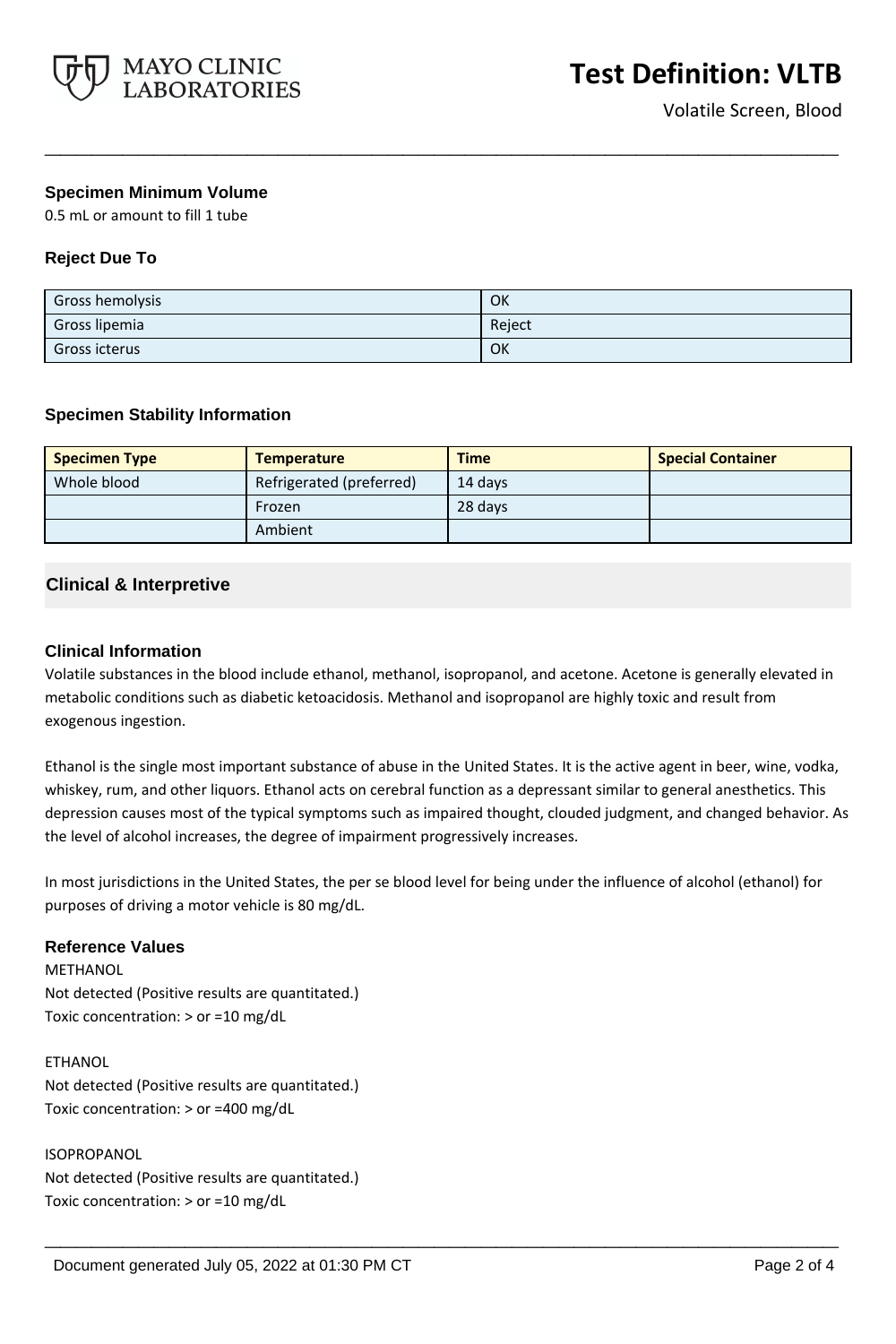

# **Test Definition: VLTB**

Volatile Screen, Blood

#### ACETONE

Not detected (Positive results are quantitated.) Toxic concentration: > or =10 mg/dL

#### **Interpretation**

#### Methanol:

The presence of methanol indicates exposure which may result in intoxication, central nervous system (CNS) depression, and metabolic acidosis. Ingestion of methanol can be fatal if patients do not receive immediate medical treatment.

**\_\_\_\_\_\_\_\_\_\_\_\_\_\_\_\_\_\_\_\_\_\_\_\_\_\_\_\_\_\_\_\_\_\_\_\_\_\_\_\_\_\_\_\_\_\_\_\_\_\_\_**

#### Ethanol:

The presence of ethanol indicates exposure which may result in intoxication, CNS depression, and metabolic acidosis.

#### Isopropanol:

The presence of isopropanol indicates exposure which may result in intoxication and CNS depression. Ingestion of isopropanol can be fatal if patients do not receive immediate medical treatment.

#### Acetone:

The presence of acetone may indicate exposure to acetone; it is also a metabolite of isopropanol and may be detected during ketoacidosis.

#### **Cautions**

This test does not detect ethylene glycol.

#### **Clinical Reference**

1. Langman LJ, Bechtel LK, Meier BM, Holstege C: Chapter 41: Clinical Toxicology. In: Tietz Textbook of Clinical Chemistry and Molecular Diagnostics. Edited by N Rifai, AR Horvath, CT Wittwer. Sixth edition. Elsevier; 2018. pp. 832-87 2. Mihic SJ, Koob GF, Mayfield J, Harris RA: Ethanol. In: Goodman & Gilman's: The Pharmacological Basis of Therapeutics, 13th edition. Edited by LL Brunton, R Hilal-Dandan, BC Knollmann. McGraw-Hill Education; 2017

3. Olson KR, Anderson IB, Benowitz NL, et al: Specific Poisons and Drugs: Diagnosis and Treatment. In Poisoning and Drug Overdose, Seventh edition. McGraw-Hill Education; 2017

## **Performance**

## **Method Description**

Specimens are analyzed and quantified by headspace gas chromatography- flame ionization detection.(Baselt RC. Disposition of Toxic Drugs and Chemicals in Man, 10th edition, Biomedical Publications; 2014. pp 2211)

**\_\_\_\_\_\_\_\_\_\_\_\_\_\_\_\_\_\_\_\_\_\_\_\_\_\_\_\_\_\_\_\_\_\_\_\_\_\_\_\_\_\_\_\_\_\_\_\_\_\_\_**

## **PDF Report**

No

**Day(s) Performed** Monday through Saturday

## **Report Available**